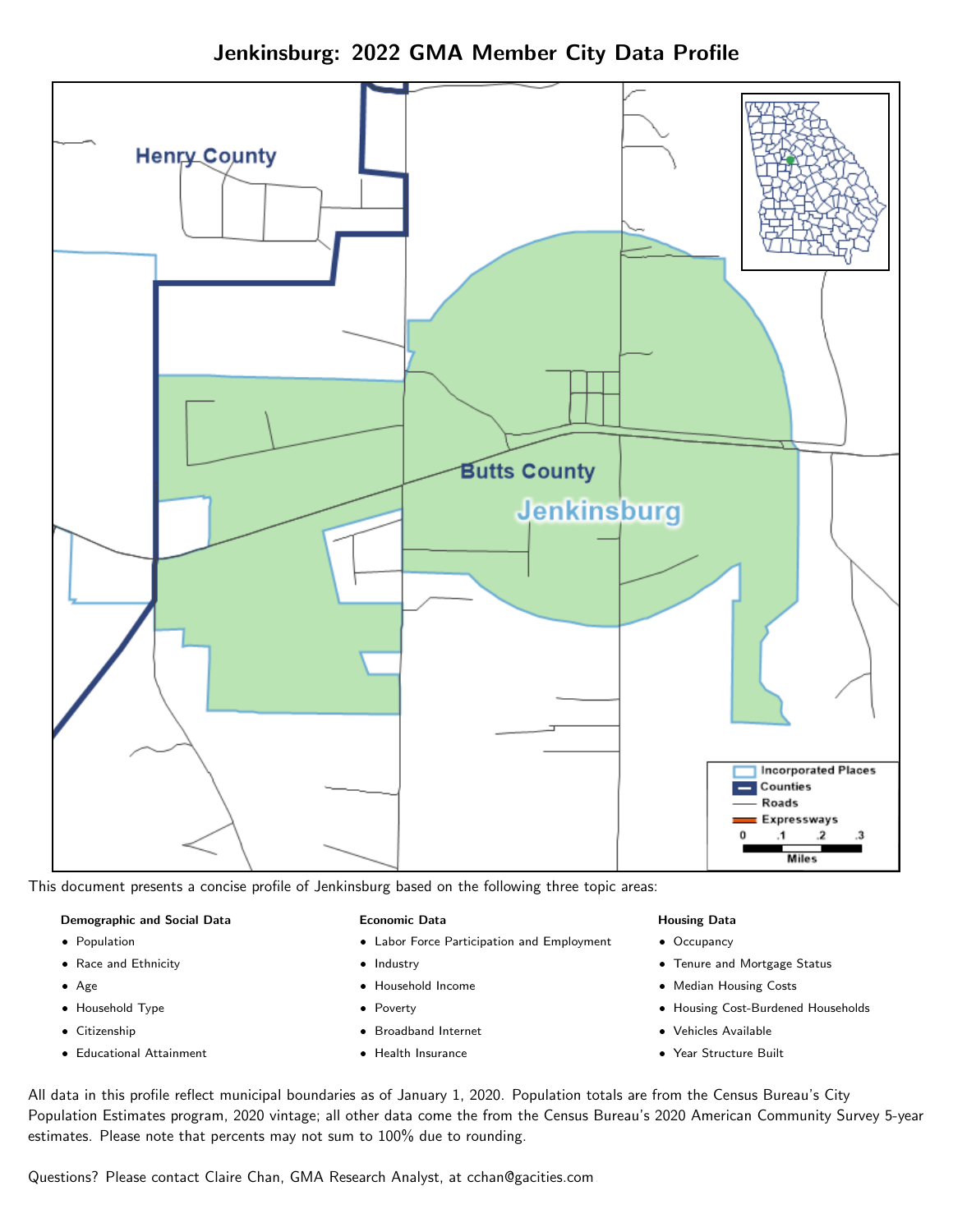# Jenkinsburg: Demographic and Social





Source: American Community Survey, 2020 5-year estimates, table B01001 Source: American Community Survey, 2020 5-year estimates, table B11001

# Native Born 100%

## Race and Ethnicity



Source: U.S. Census Bureau, City Population Estimates, 2020 vintage Source: American Community Survey, 2020 5-year estimates, table B03002

# Household Type



# Educational Attainment



Source: American Community Survey, 2020 5-year estimates, table B05002 Source: American Community Survey, 2020 5-year estimates, table B15002



# **Citizenship**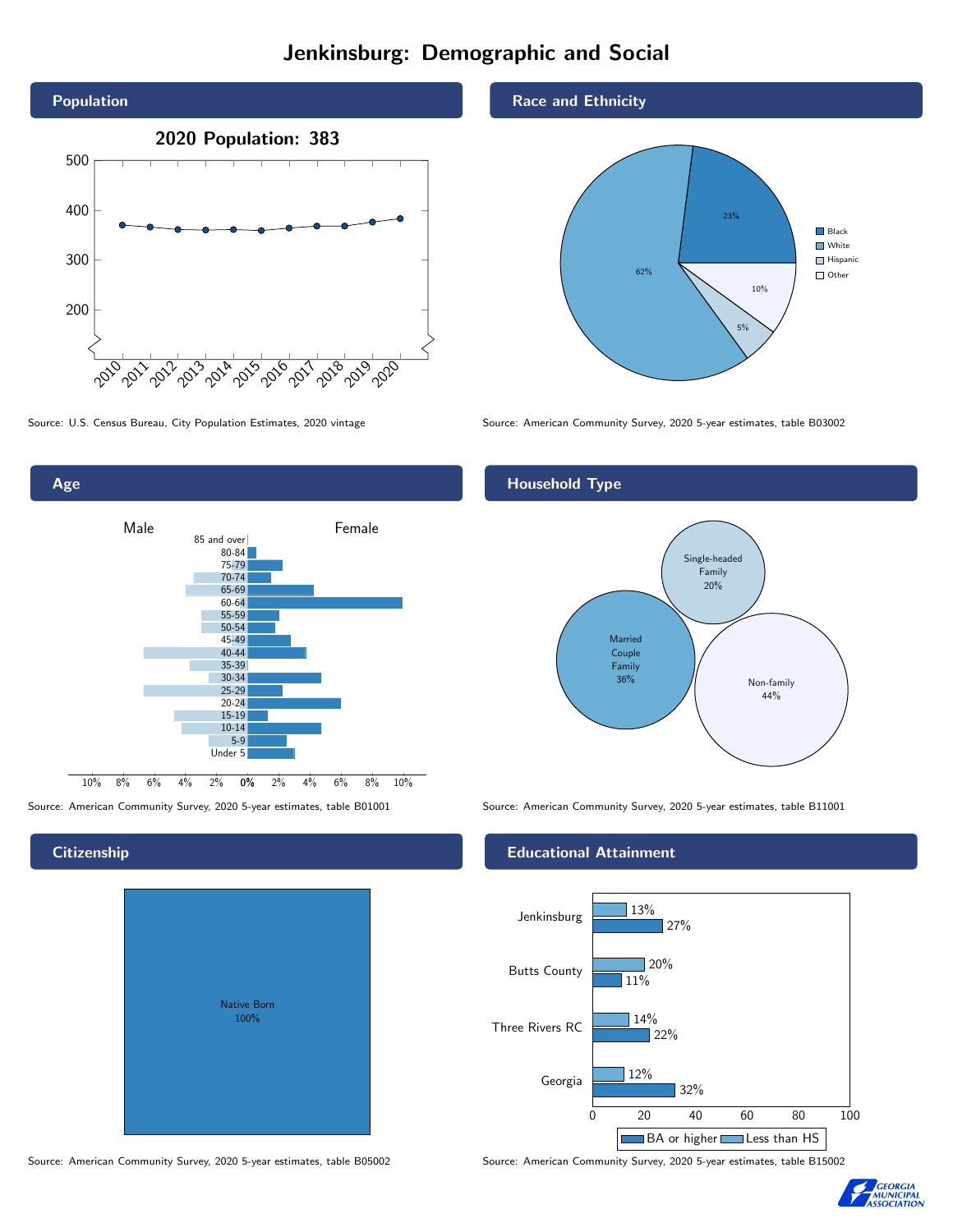# Jenkinsburg: Economic



Source: American Community Survey, 2020 5-year estimates, table B23001 Note: Unemployment rate is based upon the civilian labor force.

# Industry

| Agriculture, forestry, fishing and hunting, and mining      | $0\%$ |
|-------------------------------------------------------------|-------|
| Construction                                                | 10%   |
| Manufacturing                                               | 13%   |
| <b>Wholesale Trade</b>                                      | 3%    |
| Retail Trade                                                | 21%   |
| Transportation and warehousing, and utilities               | 11%   |
| Information                                                 | $0\%$ |
| Finance and insurance, real estate, rental, leasing         | 11%   |
| Professional, scientific, mgt, administrative, waste mgt    | $4\%$ |
| Educational services, and health care and social assistance | 21%   |
| Arts, entertainment, recreation, accommodation, food        | 2%    |
| service                                                     |       |
| Other services, except public administration                | 3%    |
| Public administration                                       | 3%    |
|                                                             |       |

Source: American Community Survey, 2020 5-year estimates, table C24030



Source: American Community Survey, 2020 5-year estimates, tables B19013 and B19025 Source: American Community Survey, 2020 5-year estimates, table B17010



## Health Insurance



Source: American Community Survey, 2020 5-year estimates, table B28002 Source: American Community Survey, 2020 5-year estimates, table B18135



# Poverty